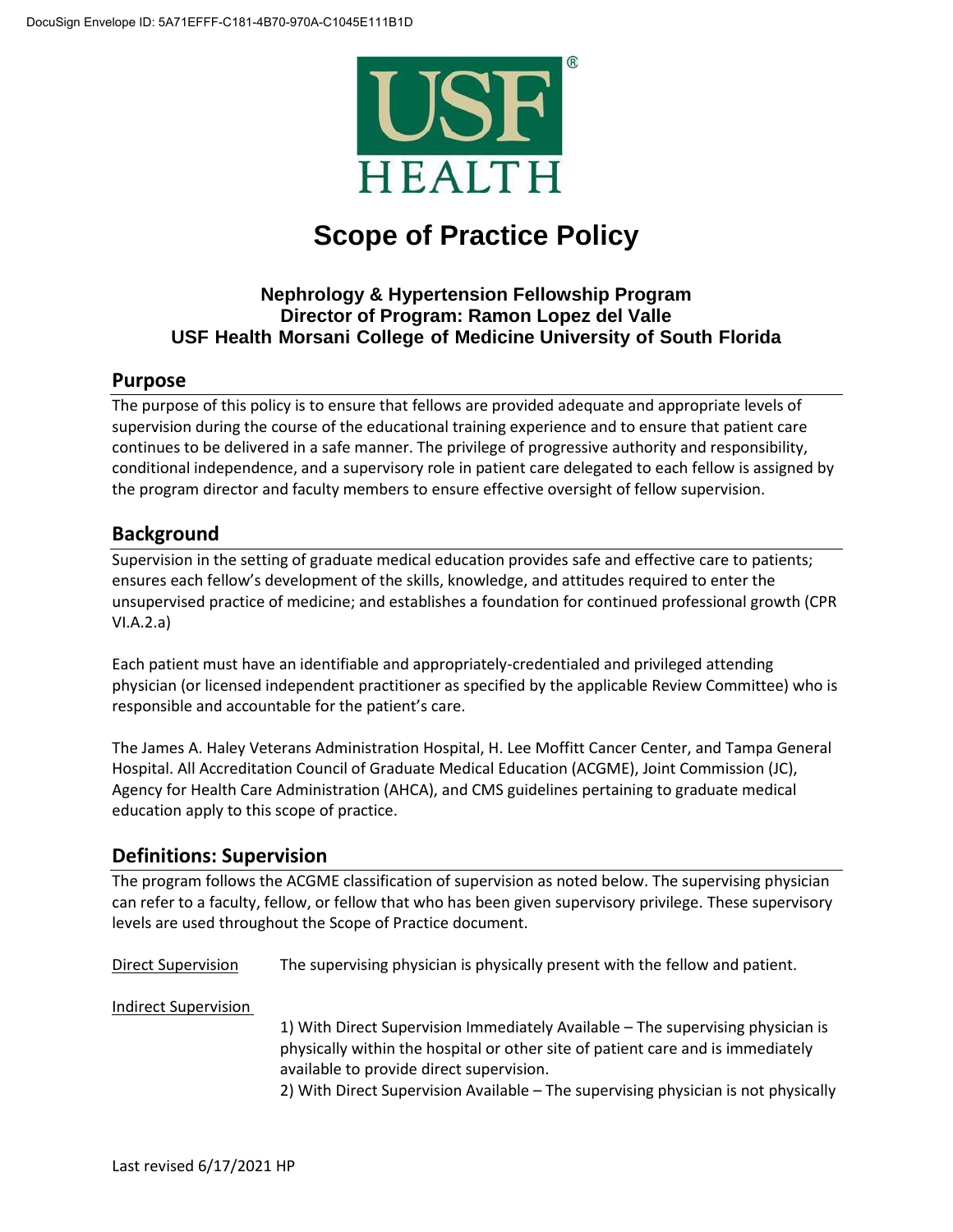present within the hospital or other site of patient care but is immediately available by means of telephonic and/or electronic modalities and is available to provide direct supervision.

Oversight The supervising physician is available to provide review of procedures/encounters with feedback after care is delivered.

# **Policy**

Each fellow must know the limits of his/her scope of authority and the circumstances under which he/she is permitted to act with conditional independence. Fellows are responsible for asking for help from the supervising physician during decision making while treating patients, placement of dialysis catheter, performance of any kidney biopsies and administration of any dialysis or apheresis orders. Supervision may be provided by more senior fellows in addition to attendings. However, all patient care must be provided under a credentialed and privileged attending physician. The attending physician is ultimately responsible for the management of the individual patients and the supervision of the fellows involved in the care of the patient.

Supervision must be documented in the medical record in accordance with the Nephrology Fellowship at the University of South Florida compliance guidelines.

Fellows Annual decisions about competence are made by the program's clinical competency committee to ensure a successful transition and preparation for the next PGY level. All fellows need to maintain current ACLS training.

|                                                                                                                            | <b>Supervising</b><br>Physician<br>present<br>(Direct) | <b>Supervising</b><br><b>Physician in</b><br>hospital and<br>available for<br>consultation<br>(Indirect but<br>direct<br>supervision | <b>Supervising</b><br>Physician out of<br>hospital but<br>available by<br>phone or can<br>come in<br>(Indirect but<br>direct | The trainee may<br>perform the<br>procedure<br>without<br>supervising<br>Attending/<br>fellow<br>(oversight) |  |                                                                                                 |
|----------------------------------------------------------------------------------------------------------------------------|--------------------------------------------------------|--------------------------------------------------------------------------------------------------------------------------------------|------------------------------------------------------------------------------------------------------------------------------|--------------------------------------------------------------------------------------------------------------|--|-------------------------------------------------------------------------------------------------|
| Designated<br>Levels                                                                                                       | 1                                                      | 2                                                                                                                                    | 3                                                                                                                            | 4                                                                                                            |  | See below for level<br>of supervision<br>required for each<br>procedure and<br>year of training |
| <b>CORE PROCEDURES</b>                                                                                                     | <b>PGY-4</b>                                           | <b>PGY-5</b>                                                                                                                         |                                                                                                                              |                                                                                                              |  |                                                                                                 |
| Percutaneous Renal Biopsy (Native and Transplant)                                                                          | $1*$                                                   | $1*$                                                                                                                                 |                                                                                                                              |                                                                                                              |  |                                                                                                 |
| <b>Acute and Chronic Peritoneal Dialysis</b>                                                                               | $1*$                                                   | $3*$                                                                                                                                 |                                                                                                                              |                                                                                                              |  |                                                                                                 |
| Acute and Chronic Hemodialysis Orders                                                                                      | $1*$                                                   | $3*$                                                                                                                                 |                                                                                                                              |                                                                                                              |  |                                                                                                 |
| Continuous Renal Replacement Therapy (CRRT orders)                                                                         | $1*$                                                   | $3*$                                                                                                                                 |                                                                                                                              |                                                                                                              |  |                                                                                                 |
| Placement of Temporary Vascular Access for Hemodialysis and Related Procedures<br>- Dialysis Line Placement - Femoral Line | $1*$                                                   | $2*$                                                                                                                                 |                                                                                                                              |                                                                                                              |  |                                                                                                 |
| Placement of Temporary Vascular Access for Hemodialysis and Related Procedures-<br>Dialysis Line Placement - IJ            | $1*$                                                   | $2*$                                                                                                                                 |                                                                                                                              |                                                                                                              |  |                                                                                                 |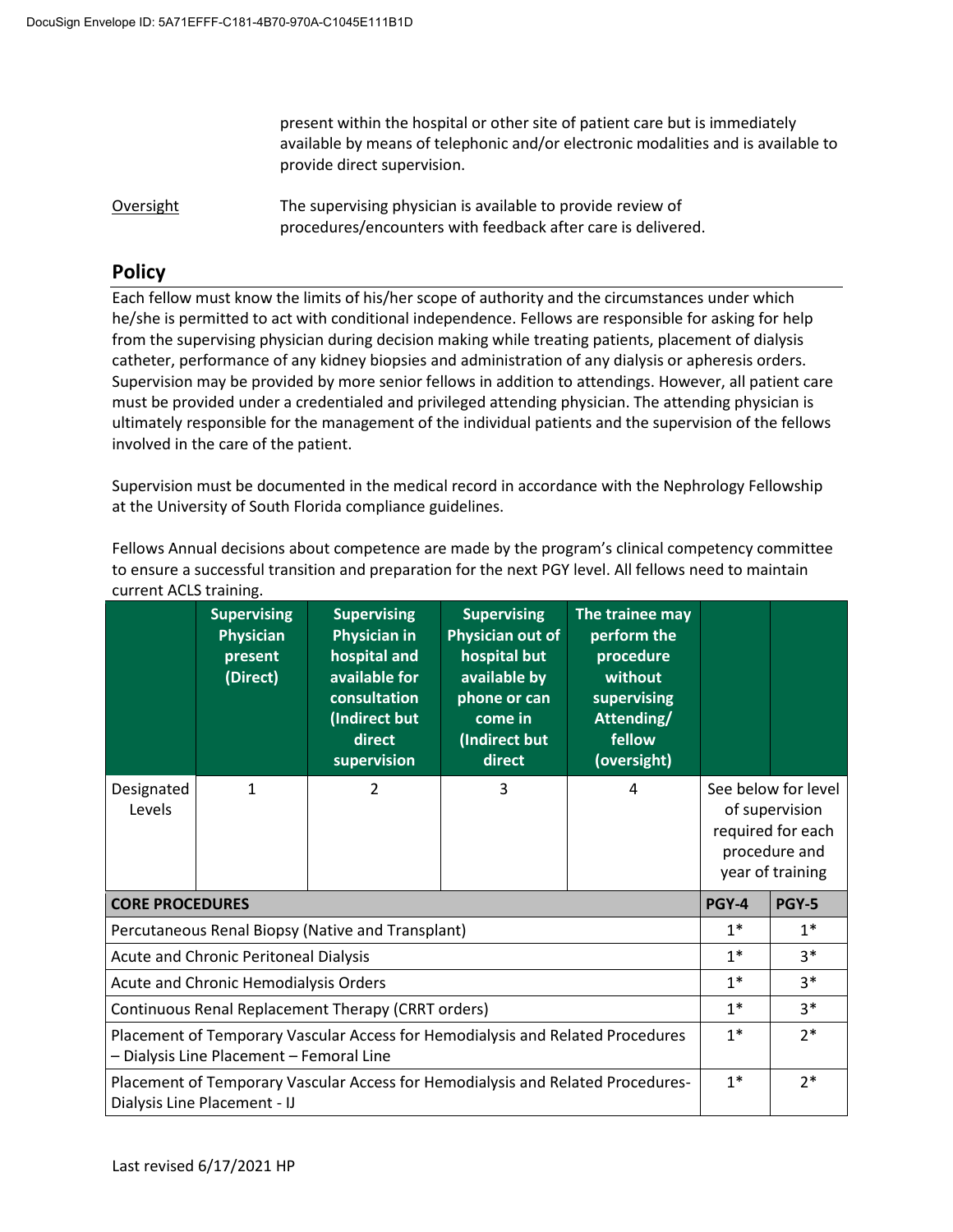|                                             | <b>Supervising</b><br><b>Physician</b><br>present<br>(Direct) | <b>Supervising</b><br><b>Physician in</b><br>hospital and<br>available for<br>consultation<br>(Indirect but<br>direct<br>supervision | <b>Supervising</b><br>Physician out of<br>hospital but<br>available by<br>phone or can<br>come in<br>(Indirect but<br>direct | The trainee may<br>perform the<br>procedure<br>without<br>supervising<br>Attending/<br>fellow<br>(oversight) |                                                                                                 |      |
|---------------------------------------------|---------------------------------------------------------------|--------------------------------------------------------------------------------------------------------------------------------------|------------------------------------------------------------------------------------------------------------------------------|--------------------------------------------------------------------------------------------------------------|-------------------------------------------------------------------------------------------------|------|
| Designated<br>Levels                        | 1                                                             | 2                                                                                                                                    | 3                                                                                                                            | 4                                                                                                            | See below for level<br>of supervision<br>required for each<br>procedure and<br>year of training |      |
| Therapeutic Plasmapheresis/Apheresis Orders |                                                               |                                                                                                                                      |                                                                                                                              |                                                                                                              |                                                                                                 | $2*$ |

*\* All supervision levels are dependent on fellows meeting the required number of for each procedure list under the section, Procedure Competency Requirement. Once fellows meet these minimum requirements, they may advance to indirect supervision depending on procedure and training year.*

# **Procedure Competency Requirement**

All PGY-4 and PGY-5 fellows need to complete the following number of procedure requirements to be considered independent without direct supervision for each list below:

| Percutaneous Renal Biopsy (Native and Transplant)                                                                             | Never without supervision |  |  |
|-------------------------------------------------------------------------------------------------------------------------------|---------------------------|--|--|
| Acute and Chronic Peritoneal Dialysis                                                                                         | 3                         |  |  |
| Acute and Chronic Hemodialysis Orders                                                                                         | 3                         |  |  |
| Continuous Renal Replacement Therapy (CRRT orders)                                                                            | 3                         |  |  |
| Placement of Temporary Vascular Access for<br>Hemodialysis and Related Procedures - Dialysis Line<br>Placement - Femoral Line | 3                         |  |  |
| Placement of Temporary Vascular Access for<br>Hemodialysis and Related Procedures - Dialysis Line<br>Placement - IJ           | ੨                         |  |  |
| Therapeutic Plasmapheresis/Apheresis Orders                                                                                   | 3                         |  |  |

# **Inpatient/Outpatient Experiences**

This fellowship program has a curriculum for providing knowledge and performance competence that includes training of general technical skills, general nephrology knowledge, and nephrology practitioner provider skills. In addition, the curriculum focuses on proficiency in the practice of nephrology, developing proper attitudes, required skills, and spectrum of knowledge spanning physiology, pathology, epidemiology, anatomy, internal medicine, immunology, and other medicines.

The Nephrology Fellowship training program consists of 21 months of inpatient and outpatient experience, and three months of research.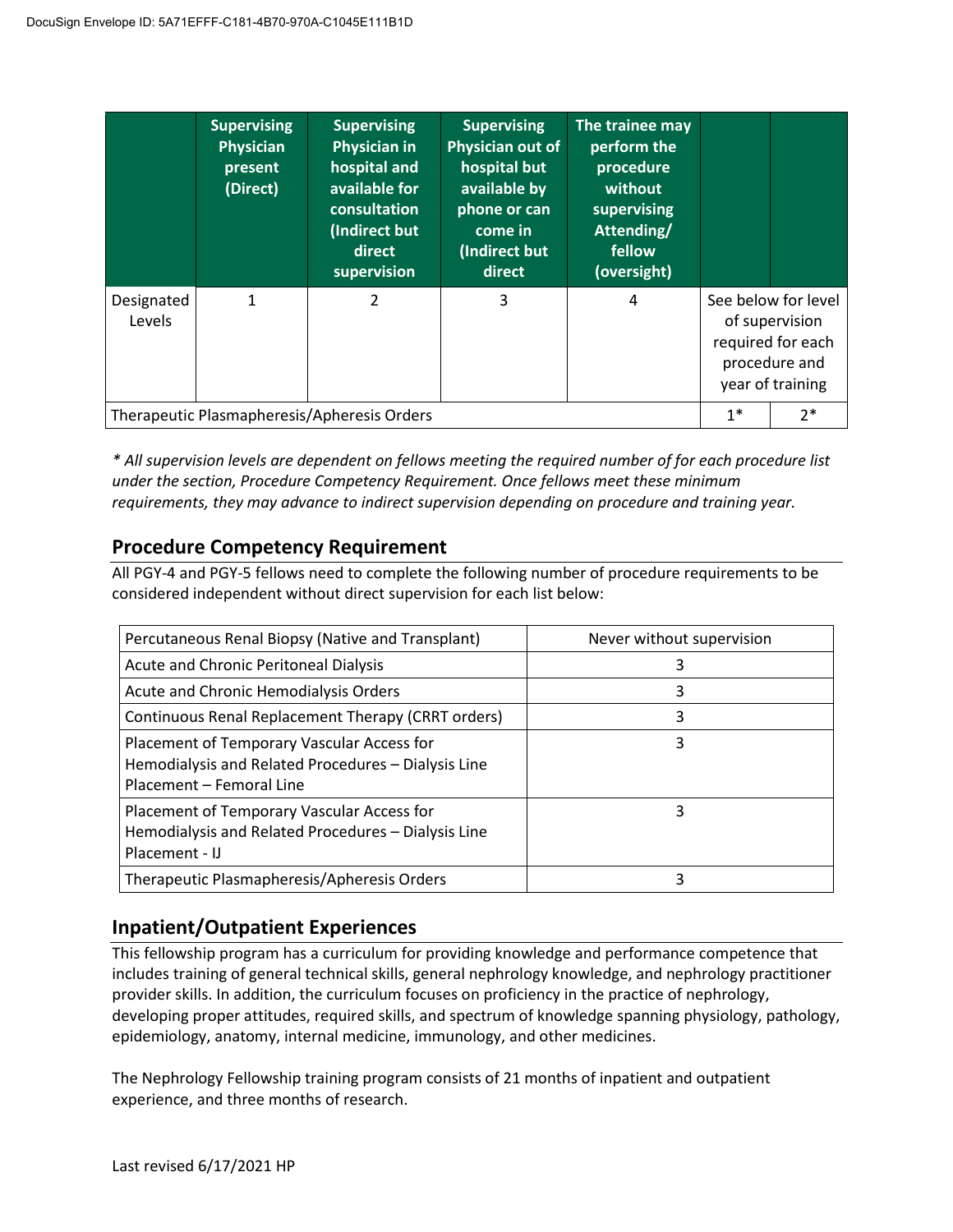### Clinical Rotations:

A synopsis of all the Participating Institutions (PI) that include one or another clinical rotation to our trainees in nephrology, is outlined below:

### **The James A. Haley Veterans Administrations Hospital**

The service of nephrology, which maintains daily inpatient consults census averaging 15-20 patients, is a referral center serving the area of southwest Florida. The nephrology division also provides inpatient consultation services for a wide variety of acute and chronic renal disorders. The trainee sees all nephrology consultations, and performs percutaneous renal biopsies, placement of intravenous catheters for acute hemodialysis and, when indicated, with appropriate supervision. The advanced nephrology subspecialty fellows on this rotation attend all weekly nephrology clinics. In addition, the trainee rounds on the in-center dialysis unit and assists with the management of all patients receiving dialysis therapy for ERSD. The renal team includes the advanced nephrology subspecialty fellow, the attending physician, a first, second or third-year fellow, a renal dietitian, a social worker and the nurse manager of the Dialysis Unit with daily scheduled teaching rounds.

### **The H. Lee Moffitt Cancer Center**

The trainee will rotate through the H. Lee Moffitt Cancer Center and see all nephrology inpatient consultations and daily follow-ups. The Division of Nephrology provides consultation services for a wide variety of acute and chronic renal disorders, including acid-base and electrolyte disorders and provides the full range of nephrology procedures such as acute/chronic inpatient dialysis, including continuous renal replacement therapy (CVVH/D). The renal team includes the trainee and an attending physician who conducts daily teaching rounds. Each consult is staffed by an attending physician who cosigns all consults and follow-up notes. Additionally, the fellow can rotate with Dr. Bassil at the Onconephrolgy clinic which provides great exposures to different renal pathologies associated with cancer, chemotherapies and bone marrow transplant complications.

### **Tampa General Hospital**

The trainee sees all inpatient consultations of diverse disorders in Nephrology and Hypertension at Tampa General Hospital. Daily consults and follow up visits are provided by the nephrology trainees under the supervision of an attending physician. The trainee, also performs the full range of procedures, hemodialysis, peritoneal dialysis, CRRT, plasmapheresis, hemodialysis cathethers, renal biopsies, and has daily supervision of the attending physician. The renal team includes the trainee, an attending physician, and a second- or third-year Internal Medicine fellow.

### **Transplant Service**

During the rotation on the Transplant Service at TGH, the responsibilities of the nephrology trainee include active participation in the pre-transplant evaluation of transplant candidates with ESRD; short and long-term care to all transplant patients followed by the transplant team; specific observation of unique problems and complications related to immunosuppression and the post-transplant period; development of an understanding of current immunosuppressive drugs, including their mechanisms of action, dosing, drug interactions, and their acute and long term side effects; acquisition of an understanding of the concepts of brain death, and how a potential organ donor is assessed and deemed acceptable; if possible, it is recommended that the trainee scrubs in and visits the operating room, for any transplant-related procedure during their rotation; perform transplant biopsies, and will participate in the review of biopsies with the transplant team.